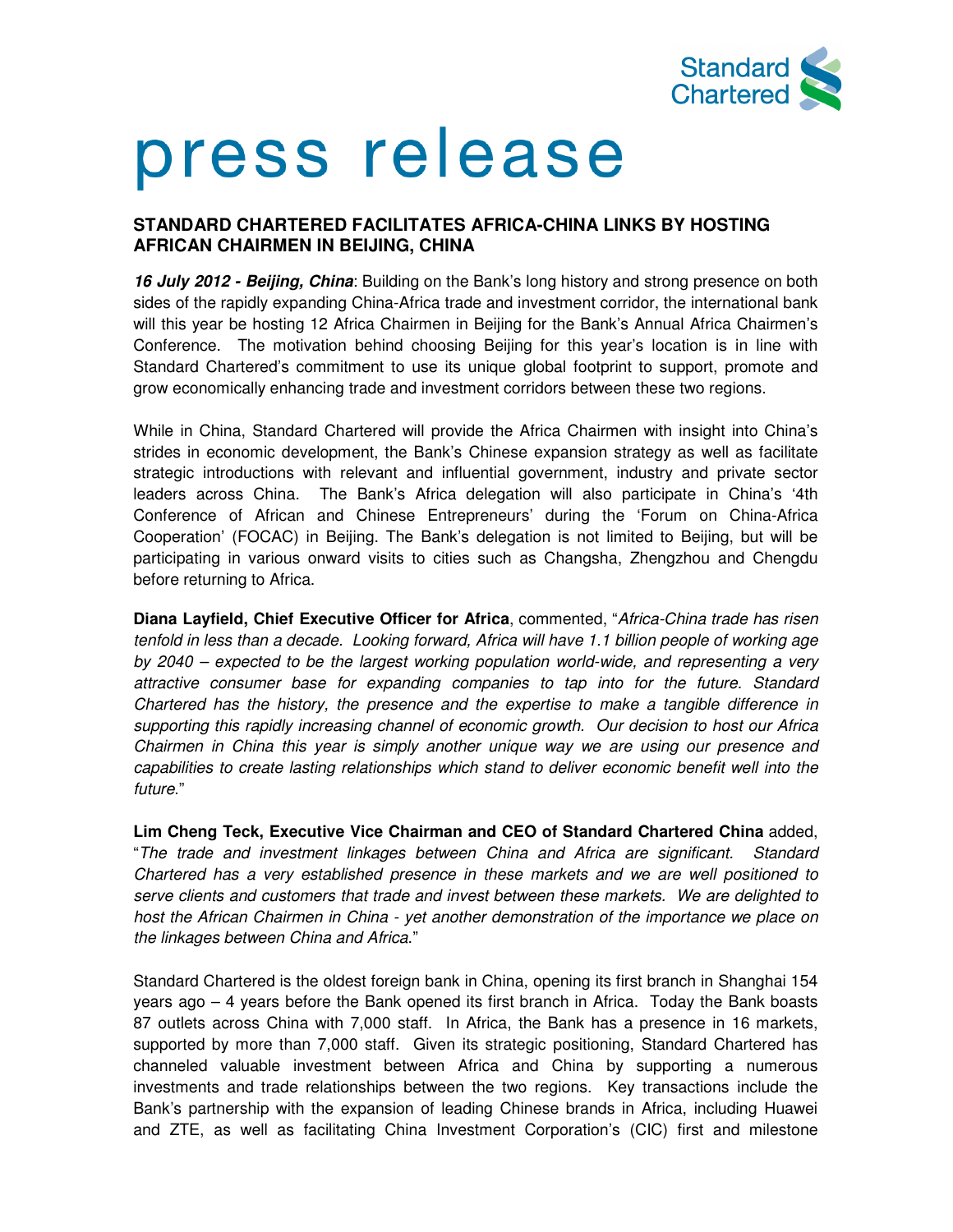investment into Africa – one of the world's biggest sovereign wealth funds. As exclusive financial advisor, Standard Chartered facilitated CIC's acquisition of a 25.8% equity stake into South Africa's Shanduka Group (Dec 2011). These strategic partnerships not only pave the way for additional investment, but also set a positive example for other potential investors to follow.

The delegation will be in China from the **16th to the 20th July 2012**.

ENDS.

#### **Note to Editors:**

### **Standard Chartered – leading the way in Asia, Africa and the Middle East**

Standard Chartered is a leading international banking group. It has operated for over 150 years in some of the world's most dynamic markets and earns more than 90 per cent of its profits in Asia, Africa and the Middle East. This geographic focus and commitment to developing deep relationships with clients and customers has driven the Bank's growth in recent years. Standard Chartered PLC is listed on the London and Hong Kong stock exchanges as well as the Bombay and National Stock Exchanges in India.

With 1,700 offices in 70 markets, the Group offers exciting and challenging international career opportunities for nearly 87,000 staff. It is committed to building a sustainable business over the long term and is trusted worldwide for upholding high standards of corporate governance, social responsibility, environmental protection and employee diversity. Standard Chartered's heritage and values are expressed in its brand promise, 'Here for good'.

**Standard Chartered has operated in Africa** for over 150 years and the region remains a core part of the Bank's Group Strategic Intent. Standard Chartered Bank has over 160 branches in 16 African countries and over 7,000 staff. Standard Chartered Africa is a highly respected, well established "household name", with deep-rooted local knowledge and experience. The Bank also has a unique international footprint which enables it to facilitate the growth of international trade corridors between Africa and the rest of the world. With a world-class suite of products, services, distribution channels and systems, the Bank provides customers with increasingly sophisticated and pioneering banking services – unrivalled in Africa

#### **Standard Chartered Bank in Kenya**

Standard Chartered Bank Kenya Limited was established in 1911 with the first branch opened in Mombasa Treasury Square.

Today, 101 years later, Standard Chartered Bank is one of the leading Banks in Kenya, with an excellent franchise. It has a total of 34 branches spread across the country, 84 automated teller machines (ATMs) and 1,700 employees.

Standard Chartered Bank Kenya Limited has local shareholders of about 26%, comprising about 34,000 Kenyans. It has remained a public quoted company on the Nairobi Securities Exchange since 1989.

Our capital, deposit base, and lending portfolio is reported in Kenya Shillings, and we offer a variety of local and foreign currency accounts, both deposit and loan, to our customers. We are also one of the leading lenders to the Kenyan agricultural sector.

Further underpinning its importance, Standard Chartered Bank Kenya Limited hosts the regional Shared Service Centre hub supporting the Bank's technology operations in Uganda, Tanzania, Zambia and Botswana and South Africa on a real time basis.

**In China**, the Bank set up its first branch in Shanghai in 1858 and has remained in operation throughout the past 154 years. Standard Chartered Bank (China) Limited is one of the first foreign banks to locally incorporate in China in April 2007. This demonstrates the Bank's commitment to the China market, and its leading position as a foreign bank in the banking industry. Standard Chartered has one of the largest foreign bank networks in China – with 21 branches, 65 sub-branches and 1 Village Bank. Approvals for the setting up of the Changsha branch have been granted and preparations are in progress.